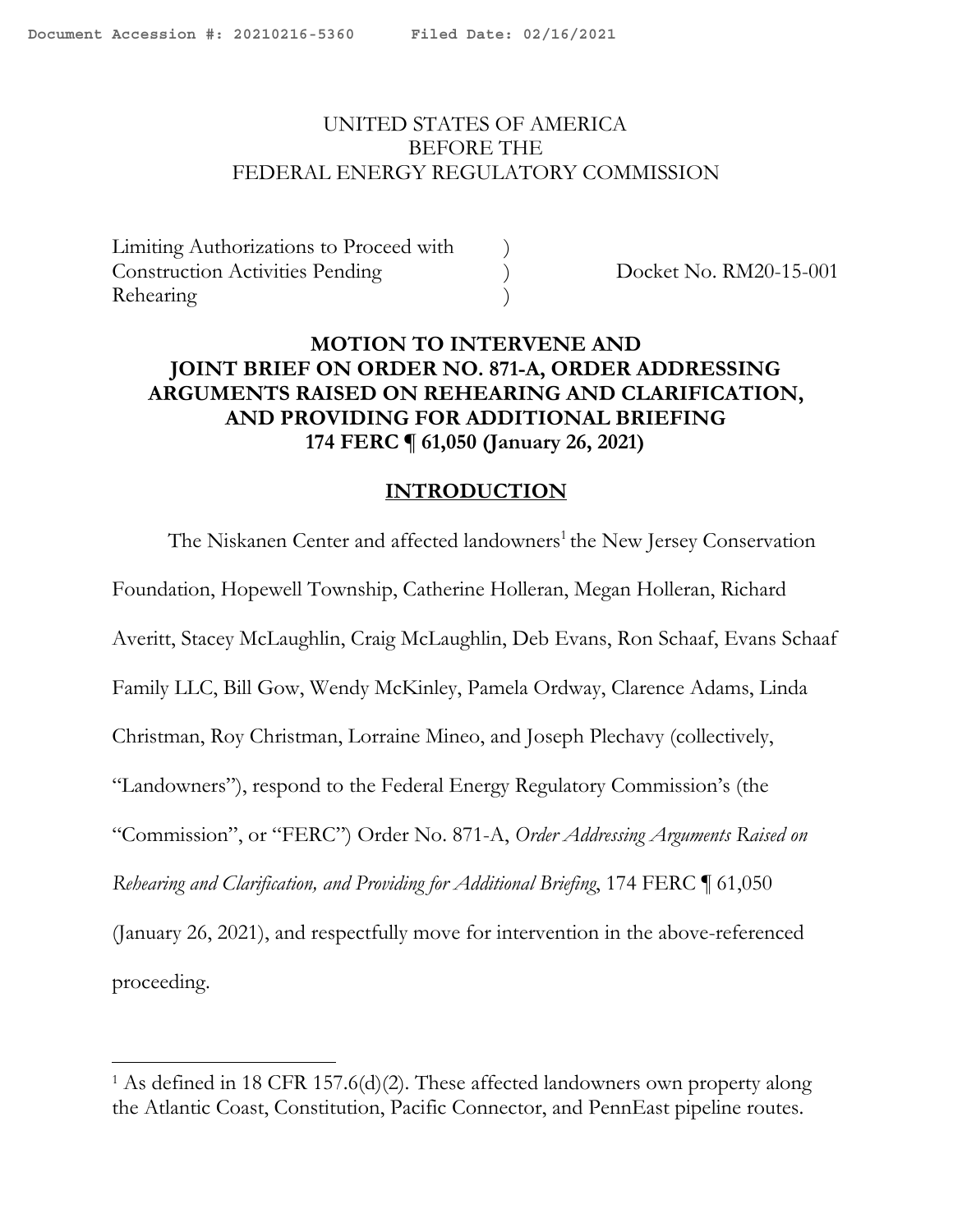Landowners commend the Commission's reconsideration of Order No. 871. In the midst of pending litigation against it in *Allegheny Def. Project v. Fed. Energy Regulatory Comm'n,* 964 F.3d 1 (D.C. Cir. 2020), FERC hastily issued Order No. 871 without notice and comment and without any input from those most affected by construction and rehearing issues—landowners. It is telling that *only* industry groups were able to mobilize in time to file requests for rehearing on, and subsequent petitions for review of, Order 871*. See, e.g. Request for rehearing of Kinder Morgan, Inc.* Accession # 20200709-5194 (July 9, 2020); *Motion to Intervene and Request for Clarification or, in the Alternative, Rehearing of the Interstate Natural Gas Association of America,* Accession # 20200709-5190 (July 9, 2020).

While Order 871 addressed notices to proceed with construction ("NTPs"), as Chairman Glick noted in his partial dissent, the Order did not address the even more serious issue of landowners being subject to eminent domain before they could seek judicial review of a certificate order. (See below, pp. 15-16.) *Limiting Authorizations to Proceed with Constr. Activities Pending Rehearing*, 171 FERC ¶ 61201, 62427 (2020) (Commissioner Glick, dissenting P. 2) (noting dissent in part because Order No. 871 did nothing to address concern that pipelines should not be able to condemn land before landowners could go to court).

Landowners appreciate that the Commission now seeks comment on this issue as well. (See below, pp. 15-16) It is fundamentally unjust for pipeline companies to be allowed to drag landowners into court for condemnation proceedings, with the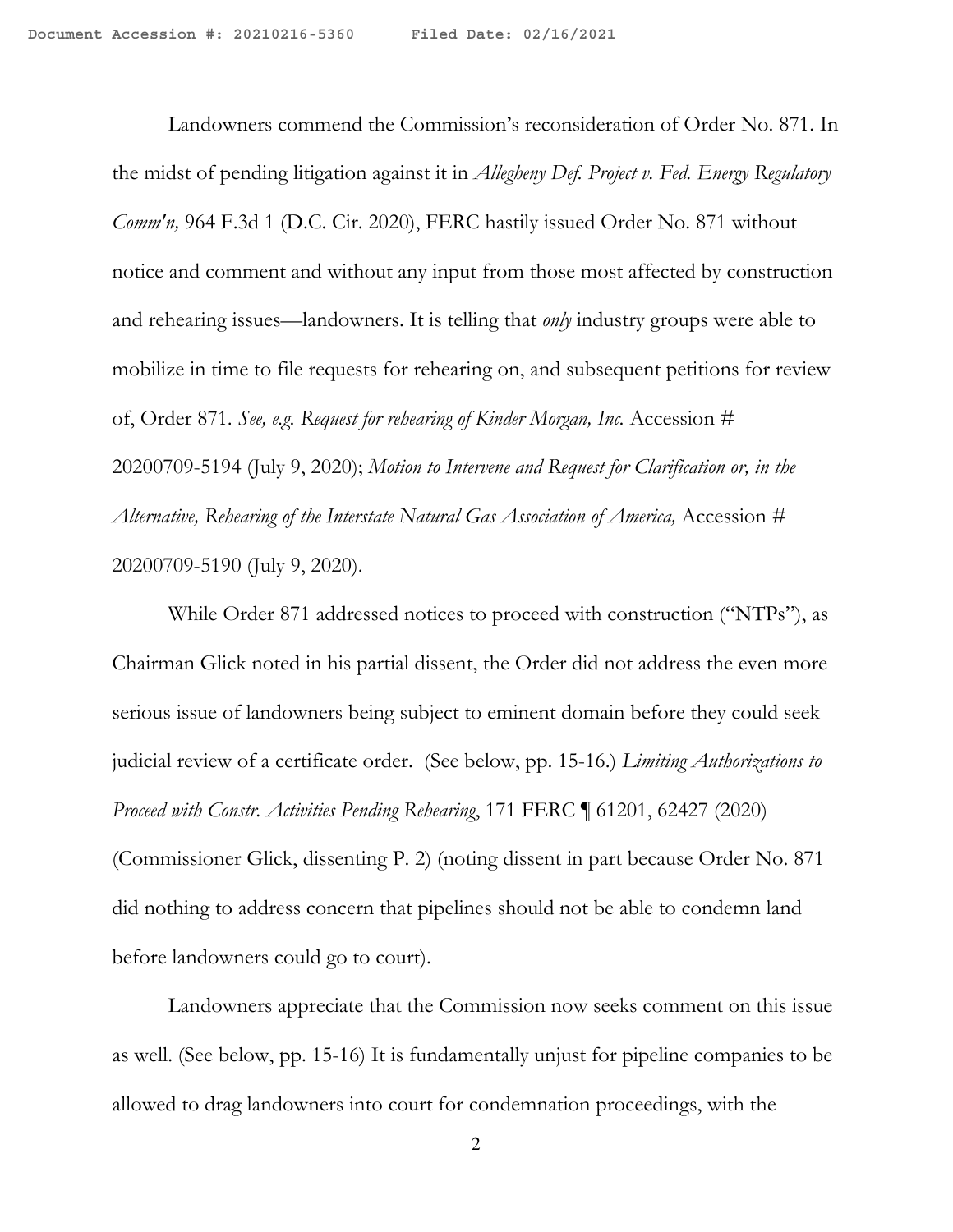significant risk of the *immediate* loss of possession via preliminary injunction <sup>2</sup> and the attendant destruction of their property, before landowners can seek judicial relief. Landowners thank FERC for now taking the time to facilitate and consider landowners' input as an essential step towards ensuring a more balanced, transparent, and efficient Section 7 certificate application process for all parties, including industry groups.

## **I. REHEARING ISSUES THAT FERC NEEDS TO ADDRESS.**

FERC needs to address rehearing issues outside of those enumerated if it hopes to remedy the egregious imbalance of power between landowners and pipeline companies before FERC. Landowners believe that understanding these issues is critical to inform FERC's consideration of the issues explicitly raised.

## A. The Commission needs to define "construction."

FERC needs to clearly define what activities a certificate holder may engage in without needing an NTP, and which activities require it. Without adopting a clear,

<sup>2</sup> *See, e.g.*, *Mountain Valley Pipeline, LLC v. 6.56 Acres of Land, Owned by Sandra Townes Powell*, 915 F.3d 197, 223 (4th Cir. 2019) (upholding district court's grant of immediate possession through preliminary injunction); *Transcon. Gas Pipe Line Co., LLC v. Permanent Easements for 2.14 Acres & Temp. Easements for 3.59 Acres in Conestoga Twp., Lancaster Cty., Pennsylvania*, 907 F.3d 725, 741 (3d Cir. 2018) (same); *Transwestern Pipeline Co. v. 17.19 Acres of Prop. Located in Maricopa Cty*., 550 F.3d 770, 777 (9th Cir. 2008) (obtaining immediate possession by preliminary injunction is appropriate where a pipeline company first obtains an order of condemnation). As the D.C. Circuit noted in *Allegheny* (964 F.3d at 8), the Atlantic Sunrise Pipeline obtained partial summary judgment and a possessory injunction within six months of filing its condemnation case (condemnation filed "less than two weeks" after February 3, 2017, and summary judgment and injunction "in August" 2017).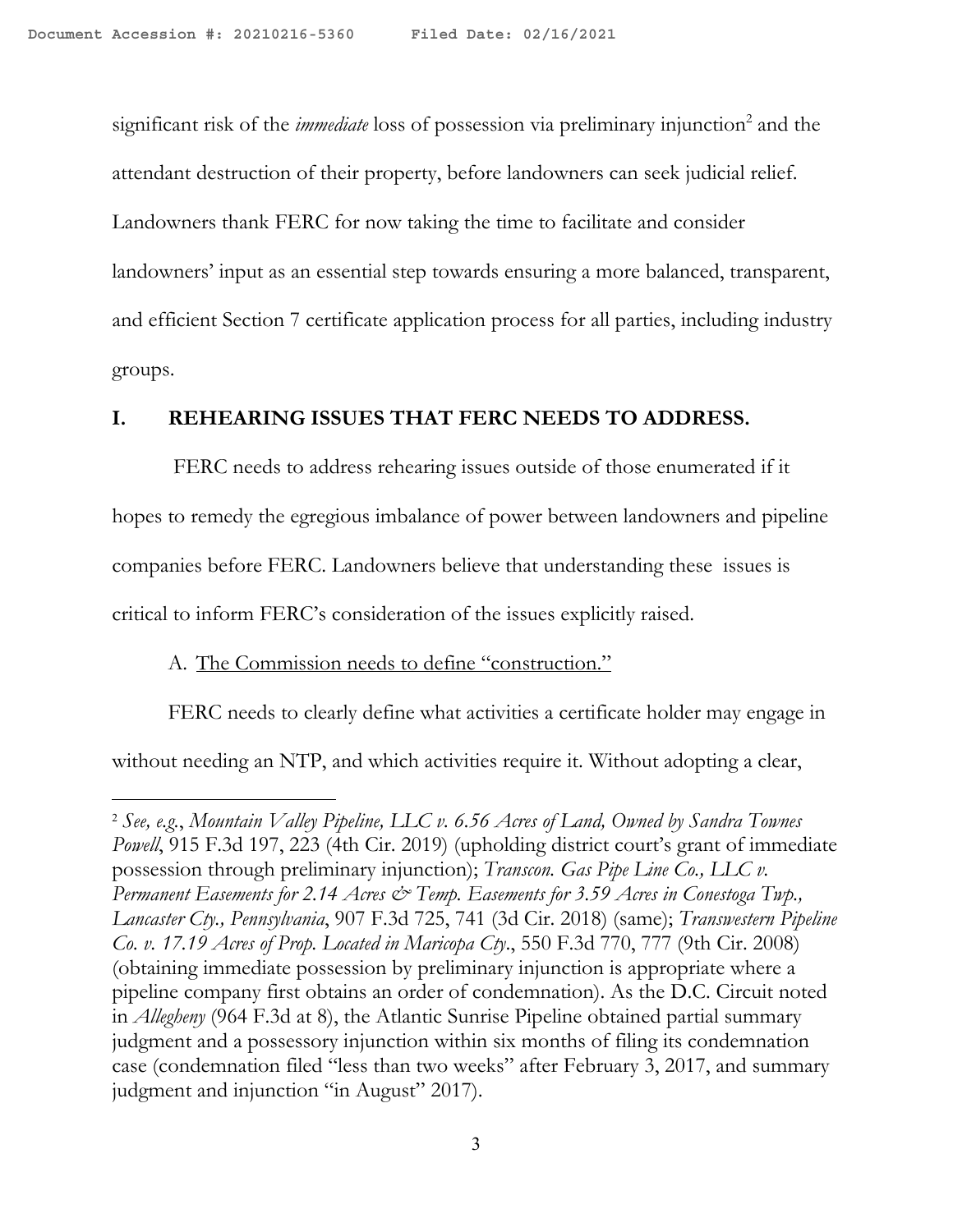commonsense definition of what "construction" or "construction activities" are, it is

likely that many of the issues that arise out of FERC's authorizations to commence

with 'construction' before landowners can go to court will remain exactly the

same—*e.g*. trees could be cut down and land destroyed for projects that are never

built. *E.g.,* the Constitution Pipeline, <sup>3</sup> and the recent Atlantic Coast Pipeline. <sup>4</sup> Under

FERC's current practice, activities that will permanently alter or destroy land are

easily defined as 'pre-construction' activities, and thus not subject to a Notice To

<sup>3</sup> FERC approved construction for the Constitution Pipeline Project ("Constitution") on December 2, 2014. *Constitution Pipeline, Co., LLC*, 149 FERC ¶ 61,199 (2014) (Certificate Order), *reh'g denied*, 154 FERC ¶ 61,046 (2016). The cancellation of the Constitution Pipeline Project was announced on February 24, 2020. *Update 1-Williams cancels N.Y. Constitution natgas pipeline* (Feb. 24, 2020).

[https://www.reuters.com/article/williams-constitution-natgas/update-1-williams-can](https://www.reuters.com/article/williams-constitution-natgas/update-1-williams-cancels-n-y-constitution-natgas-pipeline-idUSL2N2AO11B) [cels-n-y-constitution-natgas-pipeline-idUSL2N2AO11B.](https://www.reuters.com/article/williams-constitution-natgas/update-1-williams-cancels-n-y-constitution-natgas-pipeline-idUSL2N2AO11B) However, before the cancellation, Constitution commenced construction and eminent domain proceedings against landowners. On just one farm, Constitution cut down more than 550 trees, many of which were sugar maples. Scott Blanchard*, Constitution Pipeline project ends as builder cites 'diminished' return on investment* (Feb. 25, 2020)

[https://stateimpact.npr.org/pennsylvania/2020/02/25/constitution-pipeline-project](https://stateimpact.npr.org/pennsylvania/2020/02/25/constitution-pipeline-project-ends-as-builder-cites-diminished-return-on-investment/)[ends-as-builder-cites-diminished-return-on-investment/](https://stateimpact.npr.org/pennsylvania/2020/02/25/constitution-pipeline-project-ends-as-builder-cites-diminished-return-on-investment/).

<sup>4</sup> FERC approved construction of the Atlantic Coast Pipeline ("ACP") on October 13, 2017. Atlantic Coast Pipeline, LLC & Dominion Energy Transmission, Inc. 161 FERC ¶ 61,042 (2017) (Certificate Order), reh'g denied, 164 FERC ¶ 61,100 (2018). On July 5, 2020, the cancellation of ACP was announced. Dominion Energy and Duke Energy Cancel the Atlantic Coast Pipeline (Feb. 16, 2021)

*https://news.dominionenergy.com/2020-07-05-Dominion-Energy-and-Duke-Energy-Cancel-the-A tlantic-Coast-Pipeline*. The cancelled ACP installed approximately 31.4 miles of pipe and completed an additional 82.7 miles of clearing and grading. *See* Atlantic Coast Pipeline's Disposition and Restoration Plan at 1 (Dec. 16, 2020)

*https://atlanticcoastpipeline.com/resources/docs/public\_acp%20disposition%20and%20restoration %20plan.pdf.* Additionally, ACP has performed approximately 222.5 miles of tree felling and of this approximately 108.4 miles of trees are still lying on the right-of-way where they were cut. Id. About 600 landowners have felled trees on their property. *Id*. at 17.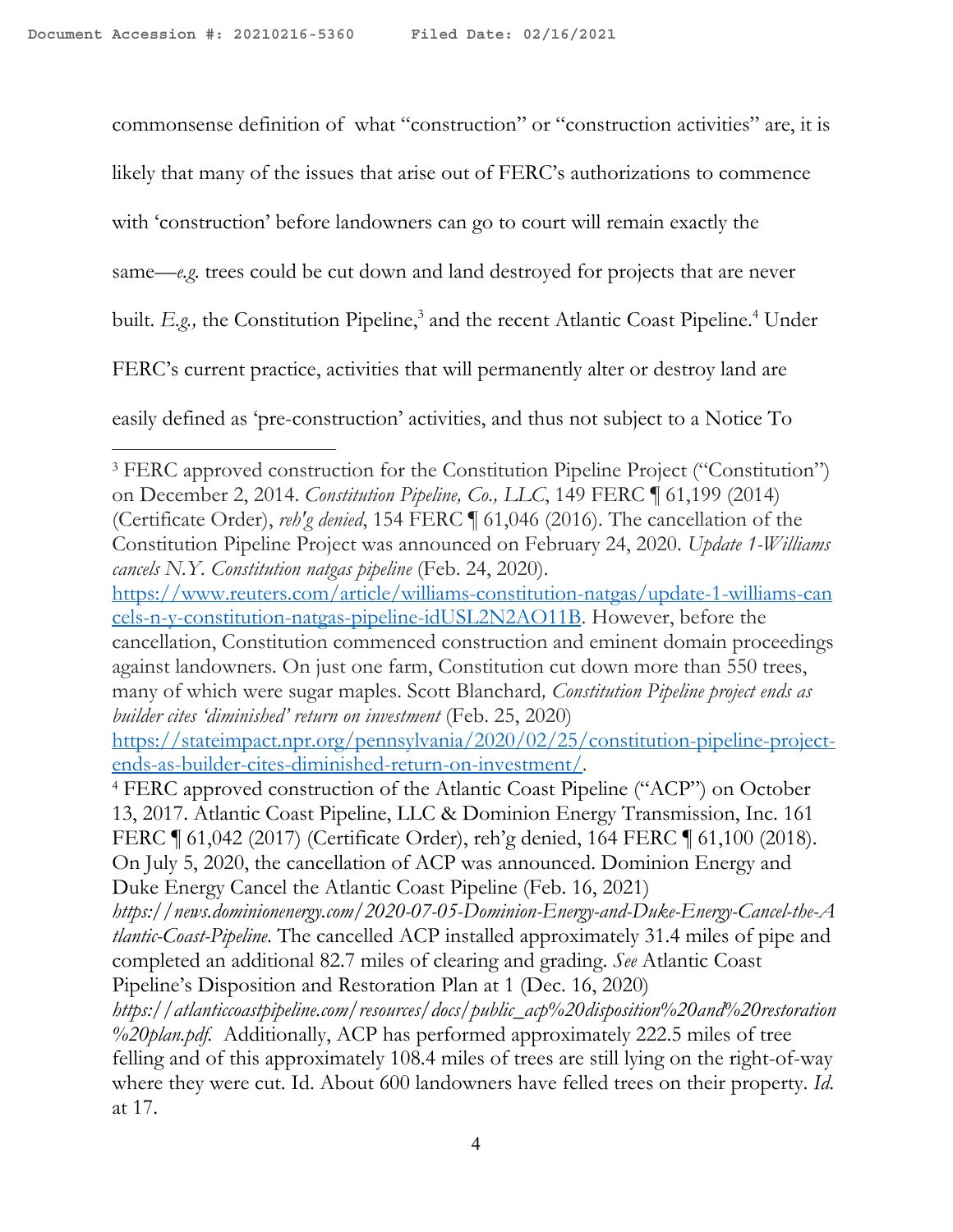Proceed. There is no standardization, and the definition of what constitutes

'construction' vs. 'preconstruction' is determined on a "case-by-case basis" by the

Office of Energy Projects:

Staff makes the determination whether to issue a notice to proceed for any particular activity on a case-by-case basis, after reviewing the proposed activity and the applicant's explanations of how it has complied with the requirements of the Commission's order that are prerequisites to conducting the activity in question. Activities needing a notice to proceed can range from tree felling, use of construction yards, mobilization of construction equipment, to construction of facilities.

FERC 28(j) Letter, *Allegheny,* Doc. 1841025 (May 4, 2020).

There is evidence that FERC also believes that "construction" activities, as defined, should not include actions that permanently alter the land—such as tree-clearing or ground-disturbing activities. The recent Certificate for the Pacific Connector pipeline states: "Jordan Cove and Pacific Connector must receive written authorization from the Director of OEP before commencing construction of any Project facilities, *including* any tree-felling or ground-disturbing activities." *Jordan Cove Energy Project L.P. and Pacific Connector Gas Pipeline, LP*, 170 FERC ¶ 61,202 (March 19, 2020), Environmental Condition 11, p. 133 (emphasis added). In other words, the Commission felt the need – for the first time in Landowners' experience -- to include "tree-felling or ground-disturbing activities" as part of "construction", as opposed to "preconstruction activities."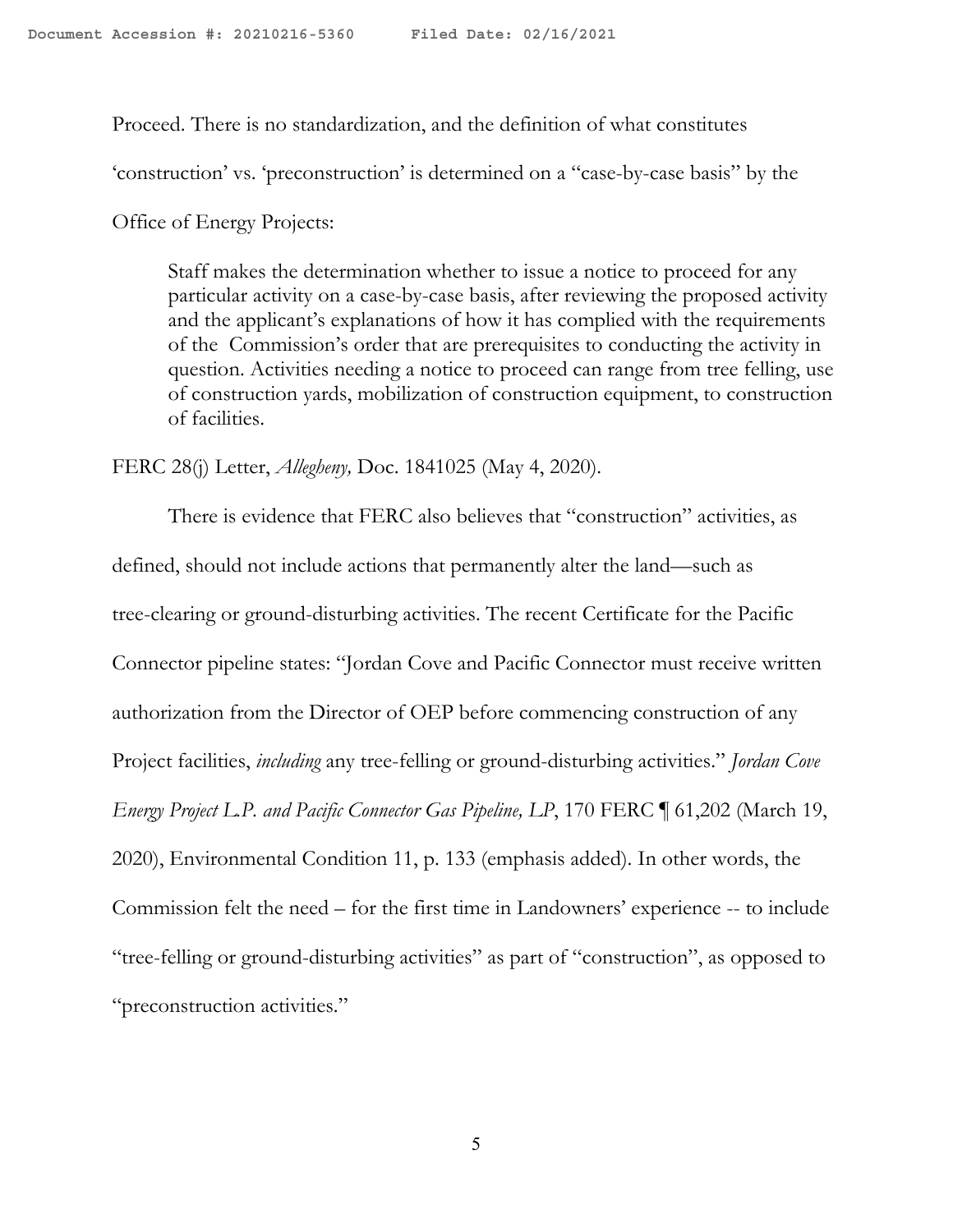Landowners thus believe that the first thing the Commission should do is define what it means by "construction". <sup>5</sup> Landowners believe that this definition should be: "such activities that include, but are not limited to, any land altering, ground-disturbing, or tree-felling activities," and that any such "construction" requires a Notice to Proceed. With respect to required geotechnical boring and other surveying activities that involve minor alterations or extractions from land, such activities are not included in this definition or subject to a Notice to Proceed with construction. Landowners use "construction" in this sense in these comments.

This will avoid the nightmare scenario where any action short of placing the pipe in the trench could be artificially deemed "preconstruction" activities—and thus not "construction" activities requiring an NTP and subject to Order 871 or 871-A's protections. Currently, as described above, such activities have been allowed and simply treated as potential enforcement questions, causing irreparable injury to land. *See, e.g., Delaware Riverkeeper v. FERC*, 857 F.3d 388, 395 (D.C. Circuit 2017) (cutting trees is a "pre-construction activity.").

Landowners note that other federal agencies do not have a problem defining what constitutes "construction" for purposes of their regulatory programs, *e.g.*, the Environmental Protection Agency's definitions of "construction," "commence as

<sup>&</sup>lt;sup>5</sup> Clearly defining 'construction' would also potentially clarify restoration activities, wherein FERC directs a pipeline to restore a site to 'preconstruction conditions.' *See, e.g.* Atlantic Coast Pipeline CO P219 (noting pipeline commitment to restore stream beds sand banks to "preconstruction conditions").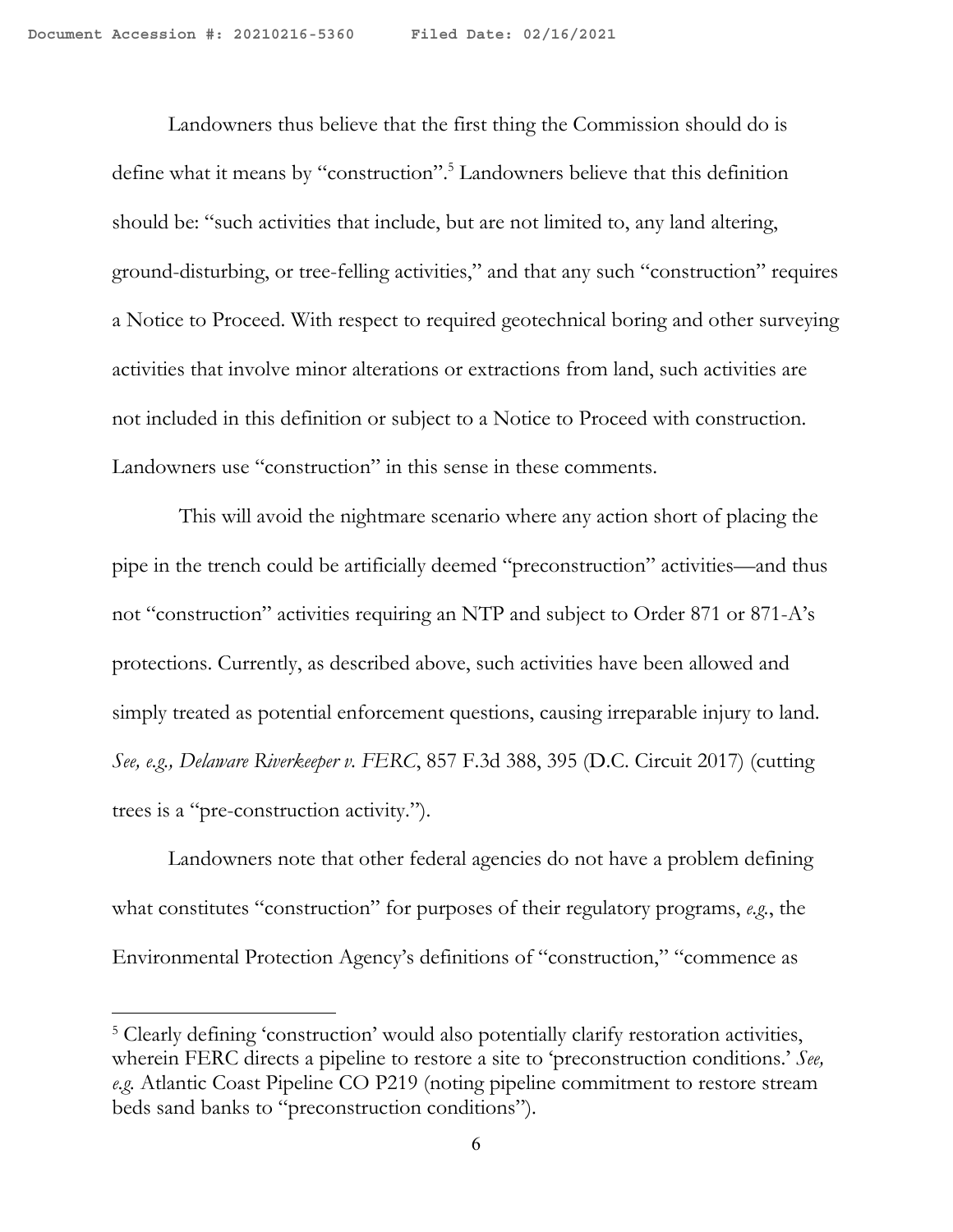applied to construction," and "begin actual construction" under the Clean Air Act's New Source Review program. There, "construction means any physical change or change in the method of operation (including fabrication, erection, installation, demolition, or modification of an emissions unit) that would result in a change in emissions" (40 C.F.R. 52.21(b)(8)), while "commence as applied to construction":

. . . means that the owner or operator has all necessary preconstruction approvals or permits and either has: (i) Begun, or caused to begin, a continuous program of actual on-site construction of the source, to be completed within a reasonable time; or (ii) Entered into binding agreements or contractual obligations, which cannot be cancelled or modified without substantial loss to the owner or operator, to undertake a program of actual construction of the source to be completed within a reasonable time.

40 C.F.R. 52.21(b)(9). And "begin actual construction":

means, in general, initiation of physical onsite construction activities on an emissions unit which are of a permanent nature. Such activities include, but are not limited to, installation of building supports and foundations, laying underground pipework and construction of permanent storage structures. With respect to a change in method of operations, this term refers to those on-site activities other than preparatory activities which mark the initiation of the change.

40 C.F.R. 52.21(b)(11). EPA has gone even further than just regulatory definitions,

such as the agency's 22-page draft regulatory guidance entitled "Interpretation of

'Begin Actual Construction' Under the New Source Review Preconstruction

Permitting Regulations" (March 25, 2020).<sup>6</sup>

<sup>6</sup> *Available at:*

*[https://www.epa.gov/sites/production/files/2020-03/documents/begin\\_actual\\_construction\\_0325](https://www.epa.gov/sites/production/files/2020-03/documents/begin_actual_construction_032520_2.pdf) [20\\_2.pdf](https://www.epa.gov/sites/production/files/2020-03/documents/begin_actual_construction_032520_2.pdf)*) (last visited Feb. 16, 2021).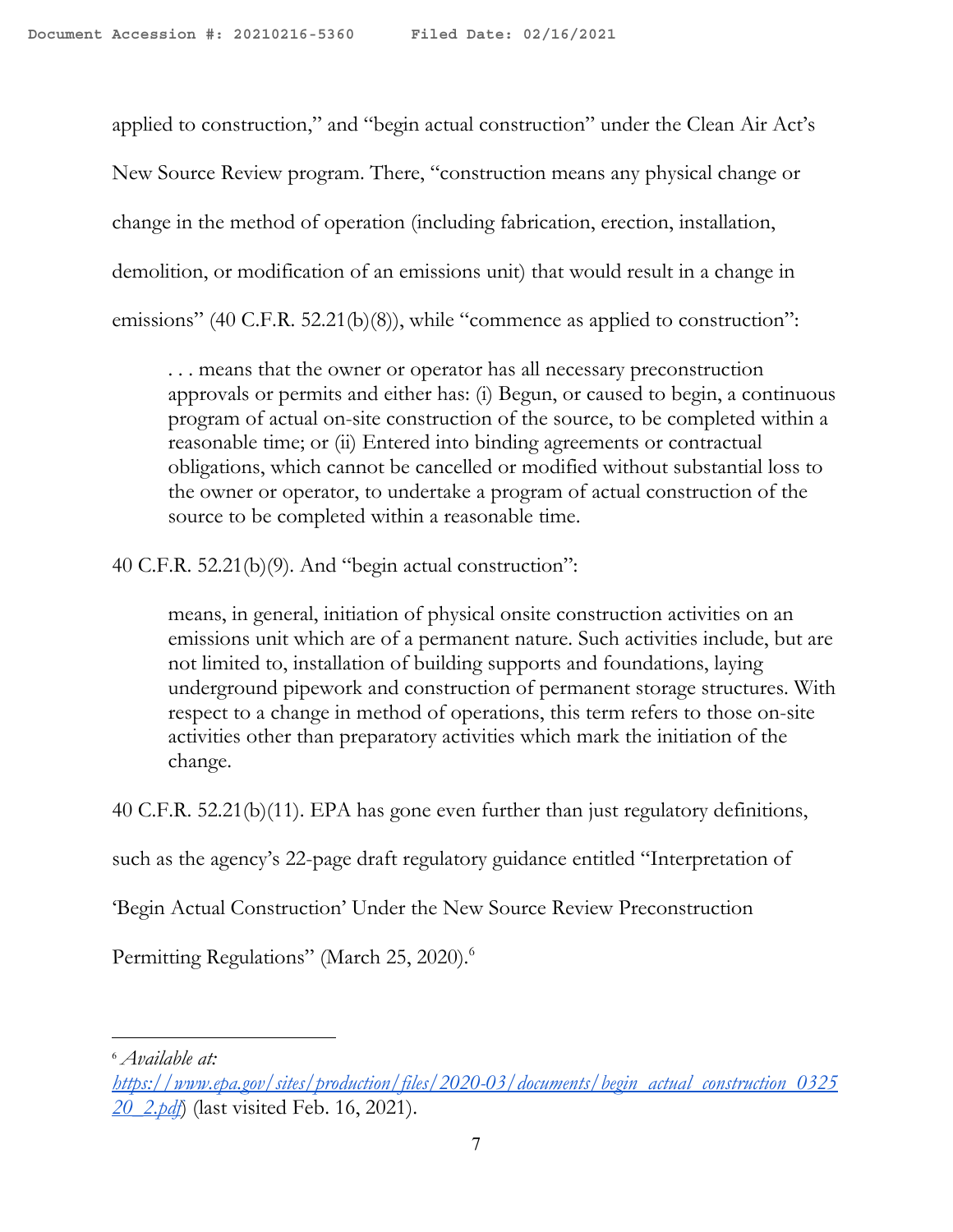EPA also maintains libraries with dozens of its case-by-case guidance decisions further clarifying what constitutes "commence construction," *Commence Construction,* EPA, <https://www.epa.gov/nsr/commence-construction> (last visited Feb. 16, 2021), and "begin actual construction." *Begin Actual Construction,* EPA,

<https://www.epa.gov/nsr/begin-actual-construction-0> (last visited Feb. 16, 2021).

Like EPA's creation of a finely nuanced structure, distinguishing, for example, between a "physical change . . .that would result in a change in emissions," a "continuous program of actual on-site construction," and "onsite construction activities . . . which are of a permanent nature," the Commission should be able to clearly define which actions necessary to build a pipeline are "construction" for purposes of requiring the Commission to issue an NTP.

## B. Even after *Allegheny,* Serious Issues Remain Under the Current Request for Rehearing Regime.

A landowner aggrieved by a FERC certificate order must first seek rehearing with the Commission as a precondition to obtaining judicial review of the order. 15 U.S.C. § 717r(a)-(b). The landowner must apply for rehearing within 30 days of the issuance of a certificate order. 15 U.S.C.  $\sqrt{717r(a)}$ . The Commission then has 30 days to "act upon" the request for rehearing. *Id.* Even if FERC fails to take any of the enumerated actions "within thirty days after [the rehearing request] is filed," the "application may be deemed to have been denied" and on Day 31, after requesting rehearing, a landowner may seek judicial review. *Allegheny,* 964 F.3d at 3-4 (holding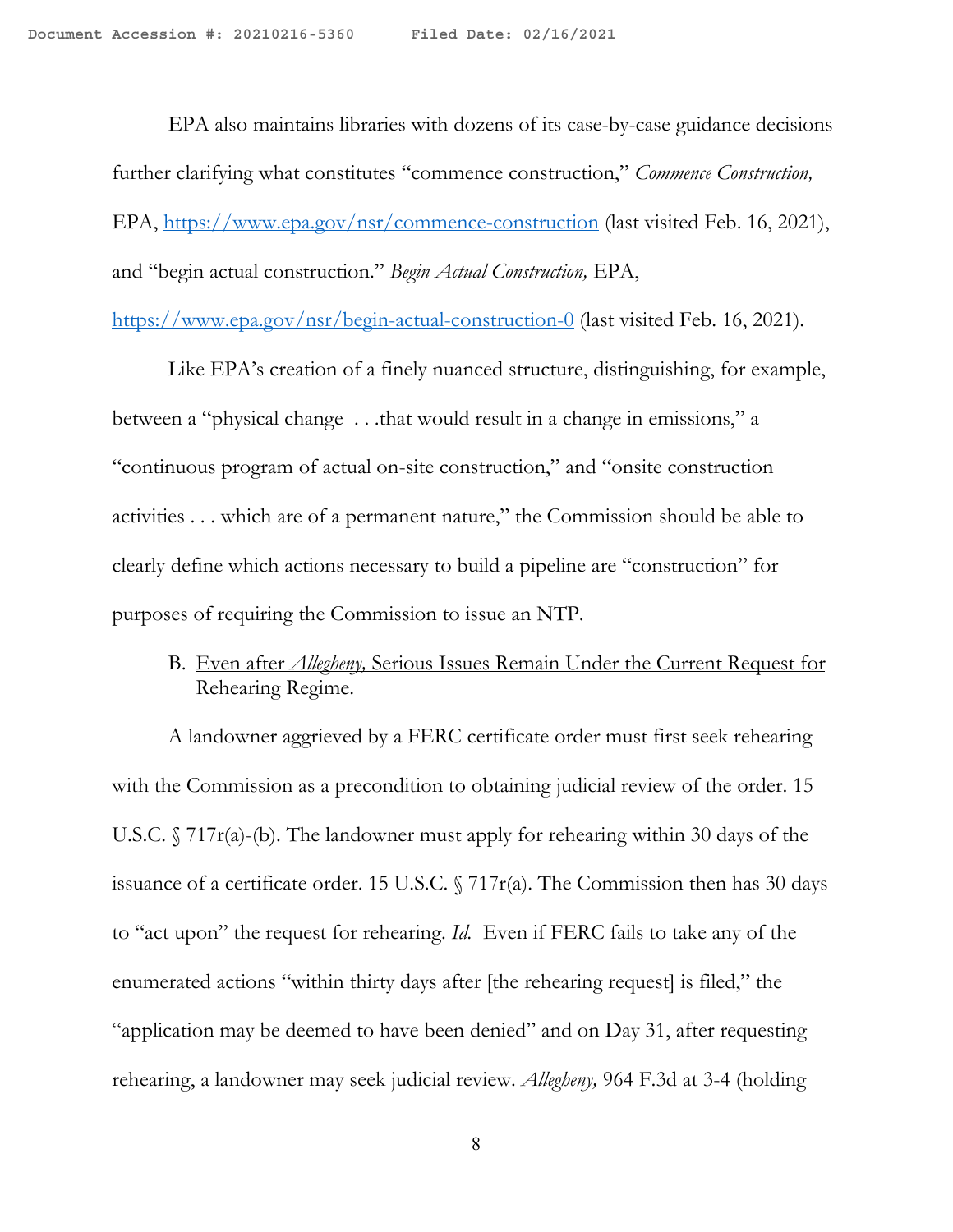that tolling orders were "not the kind of action on a rehearing application that can fend off a deemed denial and the opportunity for judicial review").

The problem is that even after *Allegheny,* FERC may still grant rehearing "for the express purpose of revisiting and substantively reconsidering a prior decision, . . . [when it] need[s] additional time to allow for supplemental briefing or further hearing processes." *Allegheny*, 964 F.3d at 16. (Or as Judge Griffith put it in his concurrence, "the Commission can grant rehearing *without* making a merits decision." *Allegheny*, 964 F.3d at 20 (Griffith, T., concurring) (emphasis in original.)).

If FERC permitted construction activities and eminent domain procedures to move forward while a certificate order was under such active reconsideration, landowners would find themselves in the exact position as they were in pre-*Allegheny*, or in a "Kafkaesque regime" where they are held in "seemingly endless administrative limbo while energy companies plow ahead seizing land and constructing the very pipeline that the procedurally handcuffed homeowners seek to stop." *Allegheny Def. Project v. FERC,* 932 F.3d 940, 948 (D.C. Cir.) (Millett, J., concurring), *reh'g en banc granted, judgment vacated*, 943 F.3d 496 (D.C. Cir. 2019), *and on reh'g en banc*, 964 F.3d 1 (D.C. Cir. 2020).

In other words, without proper and reasonable restraints (such as staying certificates until final resolution of requests for rehearing (including requests that FERC has granted), *Allegheny's* description of what happens to landowners under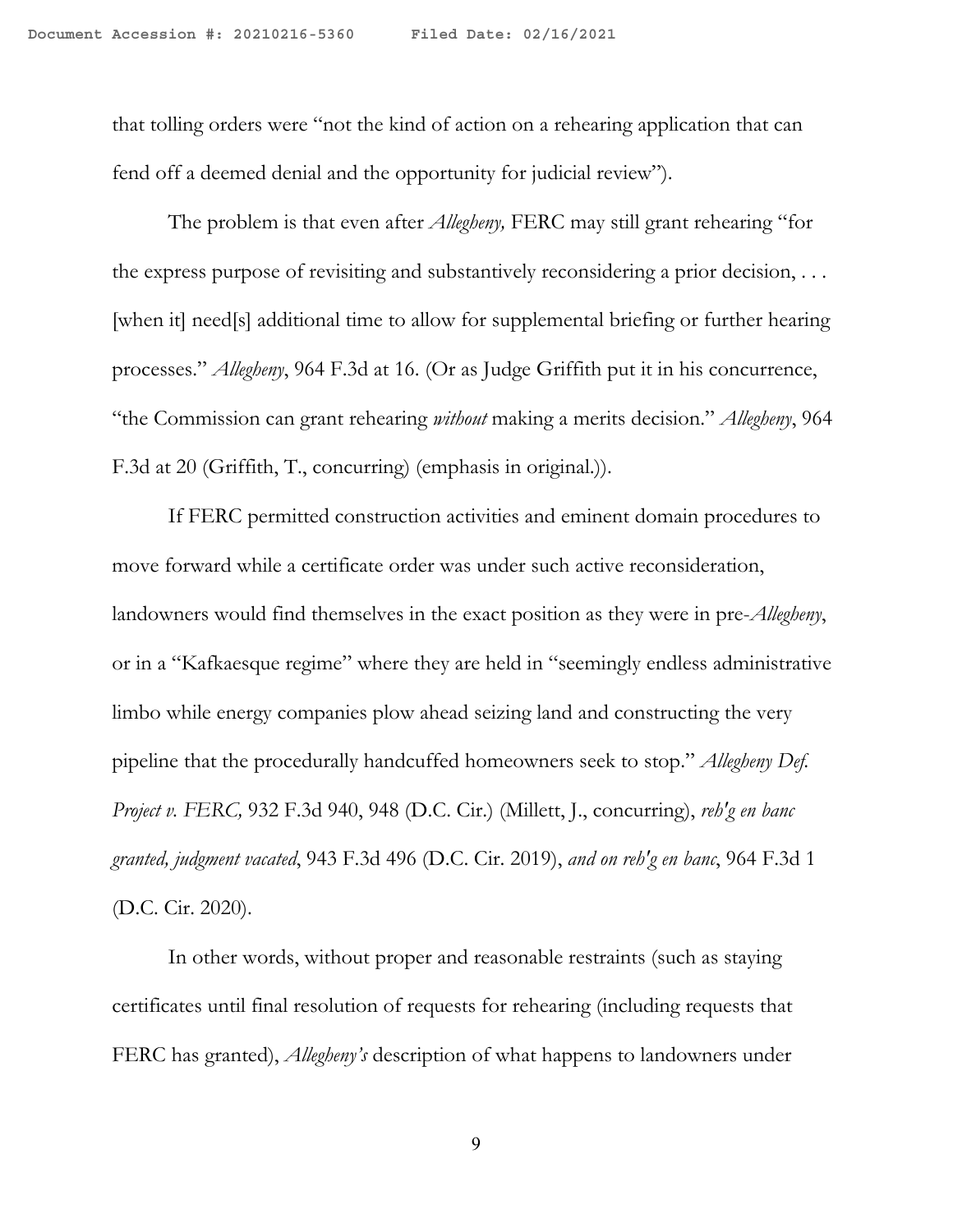tolling orders will just as easily apply when FERC grants rehearing before Day 31 in order to take briefing and/or further consider an issue:

On top of that, the Commission and private certificate holders use its [certificate] orders to split the atom of finality. They are not final enough for aggrieved parties to seek relief in court, but they are final enough for private pipeline companies to go to court and take private property by eminent domain. And they are final enough for the Commission to greenlight construction and even operation of the pipelines. [Certificate] orders, in other words, render Commission decisions akin to Schrödinger's cat: both final and not final at the same time.

*Allegheny*, 964 F.3d at 10 (citations omitted).

This shifts all of FERC's responsibility to protect the public interest by avoiding irreparable landowner impacts to the varied courts entertaining condemnation proceedings. Moreover, those courts do so in the wake of FERC's routine denials of landowners' requests for stays of Certificate Orders with respect to condemnation force and effects. FERC's past practice of refusing to stay Certificates' effects signals to these courts that their role in administering condemnation proceedings is ministerial, at best, and those courts have heeded that message, treating any and all Certificates, however conditional or incipient, as unassailable, and a reasonable predicate even for quick-takes. It's time for a new message, and a new practice that instills and ensures public confidence in FERC's administration of its Gas Act duties and pipeline authorization practices.

As Chairman Glick has suggested, the appropriate path forward is for FERC to:

10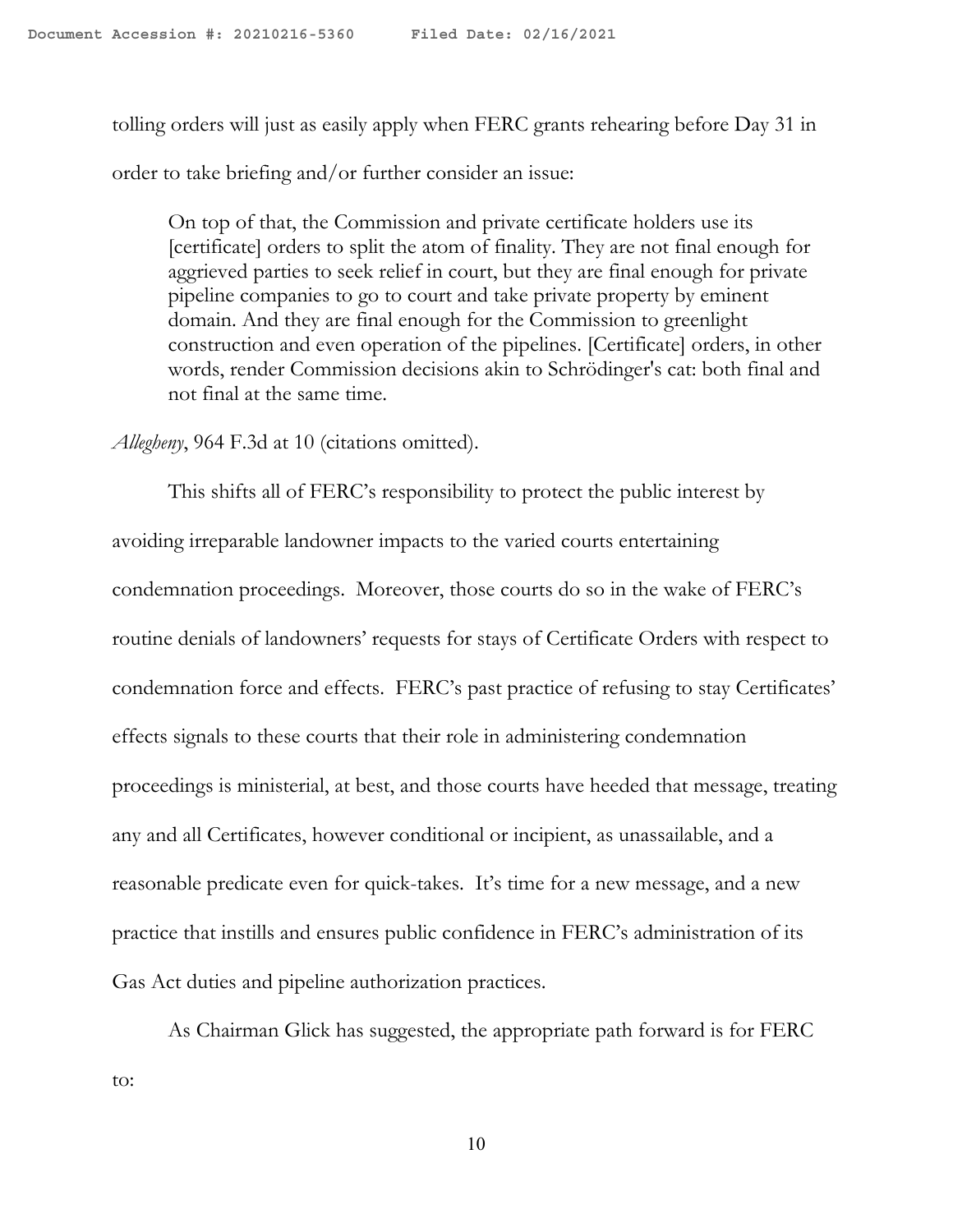adopt a practice of presumptively staying § 7 certificates pending commission action on the merits of any timely filed requests for rehearing. A practice along those lines would help protect landowners from an action seeking to condemn their property by delaying the issuance of the condition precedent for a condemnation action pursuant to the NGA. Only then will we have addressed the most glaring due process shortcomings associated with the Commission's use of tolling orders in NGA certificate proceedings.

*Order* 871 (Commissioner Glick, partial dissent P. 5) (citations omitted). This will ensure that landowners will be kept out of the potential "endless administrative limbo," where their property is taken, their land will permanently destroyed for projects that may never be built, and industry will have clarity on if and when to begin expending resources on condemnation hearings, and on what exactly comprises the approved route.

# **II. FERC'S ENUMERATED ISSUES AND SPECIFIC RESPONSES THERETO**

**FERC Question a: Should the Commission withhold authorizations to commence construction during the pendency of all rehearing requests? Alternatively, should the Commission withhold authorizations to commence construction only during the pendency of rehearing requests that raise certain issues or arguments? If the Commission were to limit such a rule to only certain issues or arguments, which issues or arguments should trigger that rule?**

**Landowners' Comment a:** The Commission should not authorize any construction activities during the pendency of any landowner's rehearing request.

11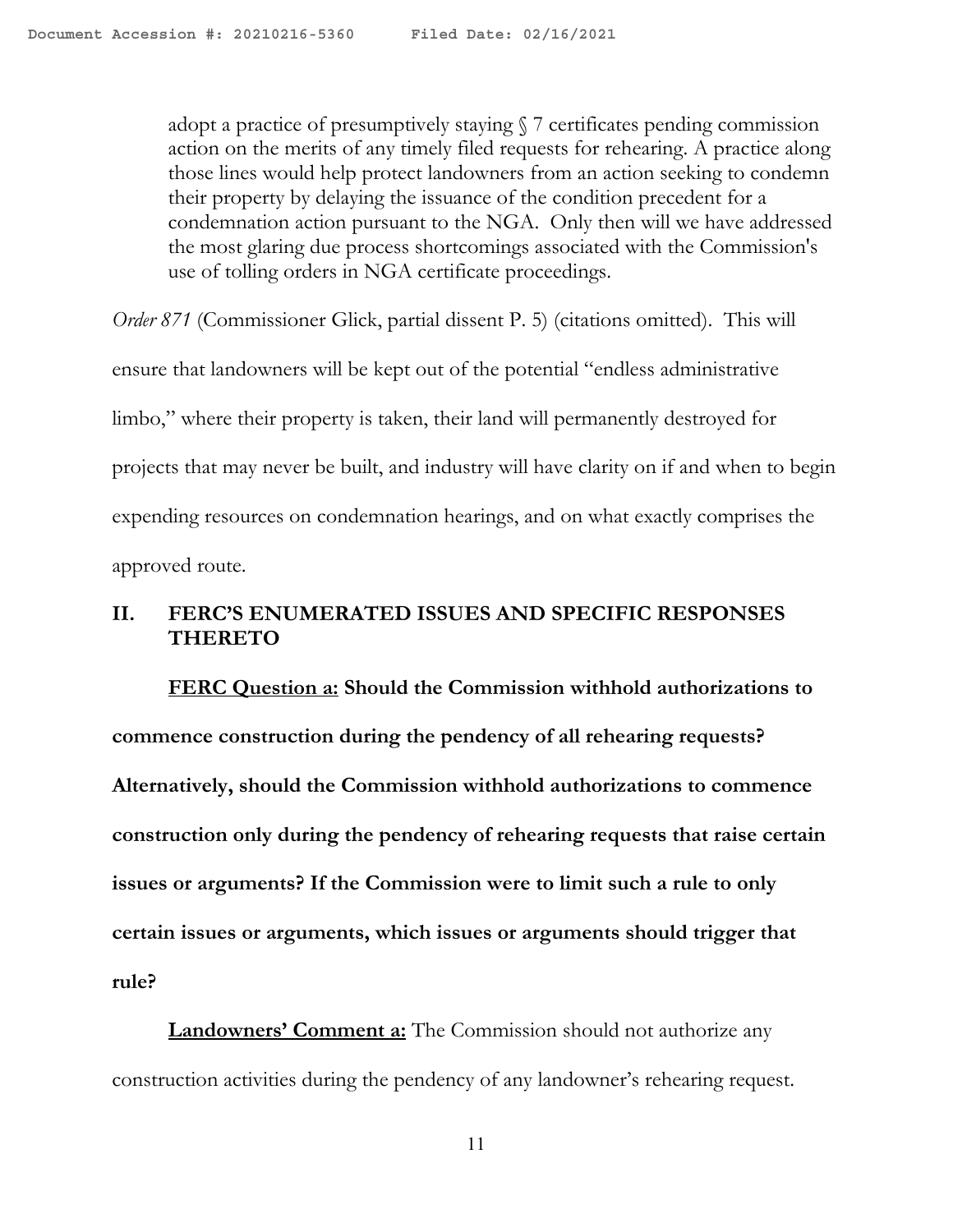Allowing construction<sup>7</sup> to go forward during the pendency of such a rehearing request is fundamentally unjust because construction would permanently alter or destroy property before landowners have the opportunity to seek judicial relief, causing irreparable harm. *See Order* 871, Commissioner Glick's dissent, footnote 35. Landowners' positions are outlined in greater specificity below.

Where a project developer or shipper is the only party to seek rehearing, Landowners see no reason why FERC should not permit construction activities to move forward during rehearing.

**FERC Question b**: **If the Commission were to adopt a rule of withholding authorizations to commence construction while rehearing is pending, should that rule apply to all orders pertaining to an NGA section 3 authorization or section 7 certificate or only a subset thereof?**

**Landowners' Comment b:** As discussed above, Landowners believe authorization to construct should be withheld pending final resolution of any landowner rehearing requests in Section 7 proceedings.

**FERC Question c (footnotes omitted)**: **In its rehearing request, INGAA poses a number of hypotheticals regarding circumstances that may unfold following** *Allegheny***. Please comment on how a rule withholding authorizations to commence construction during rehearing, if appropriate, should apply to those circumstances.**

<sup>7</sup> As defined above, at p. 6.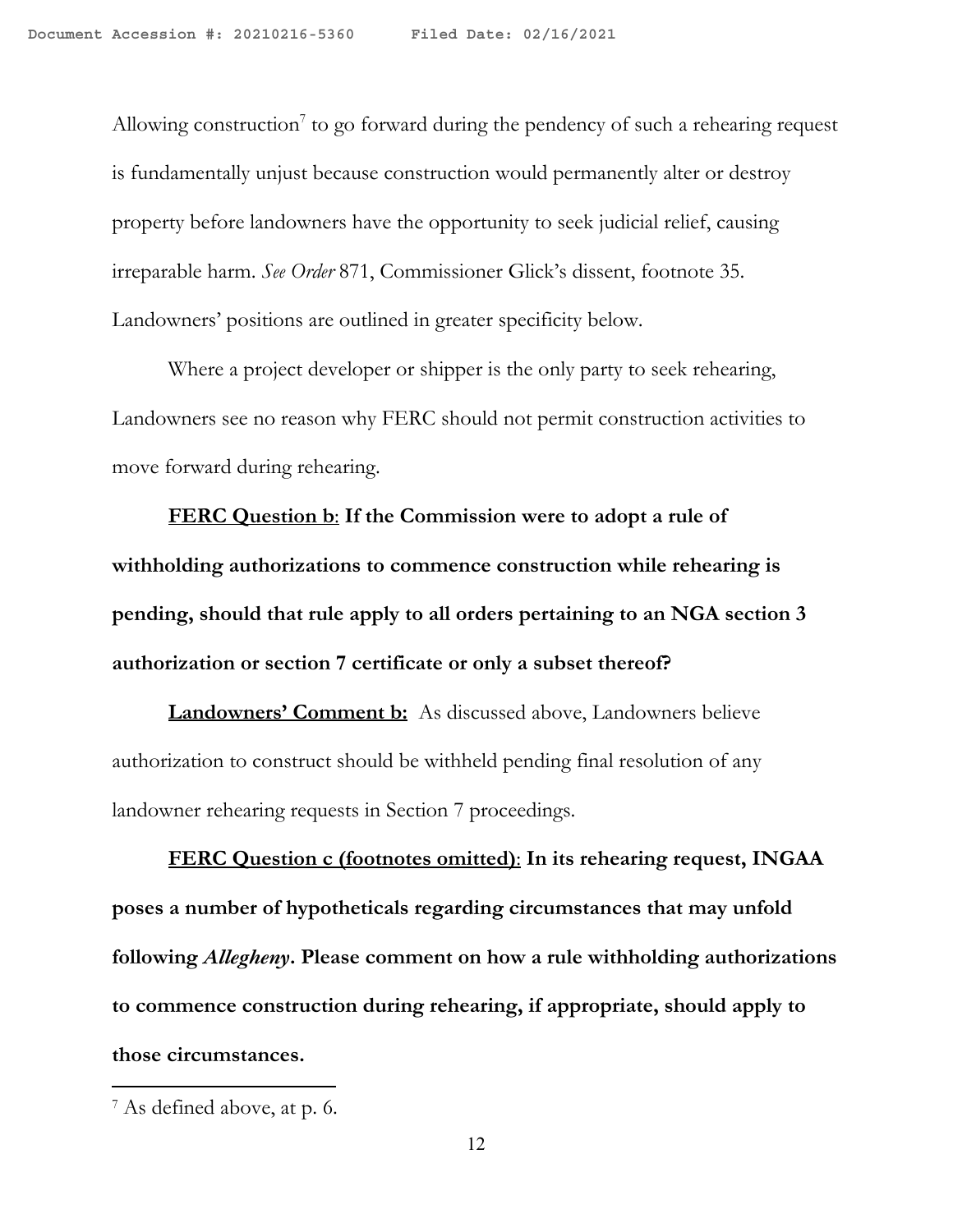#### **INGAA rehearing questions:**

*1. Because Order No. 871 predates the Allegheny Defense decision and did not explicitly address the Commission's evolving practices as to "deemed denials," the Commission should amend § 157.23(a) to make clear that the prohibition on granting a notice to proceed does not apply once a request for rehearing has been deemed denied by virtue of the Commission taking no action within 30 days of the rehearing request. This clarification is appropriate because the D.C. Circuit explicitly recognized the "critical" dif erence between the Commission's prior "tolling-order approach" and its ability to modify an order after a "deemed denial"—i.e., the latter "ensures that the Commission's additional time for action comes with judicial superintendence and the opportunity for the applicant to seek temporary injunctive relief if needed under the ordinary standards for a stay."*

*Put simply, allowing a project developer to obtain an NTP after a rehearing request has been deemed denied—and the project opponent is free to go to Court and seek appropriate relief—presents none of the concerns that the Court identified with the Commission's prior tolling order practice. From the perspective of an af ected landowner or other project opponent, then, such circumstances are indistinguishable from a situation where the Commission has already acted on the merits of a rehearing request.*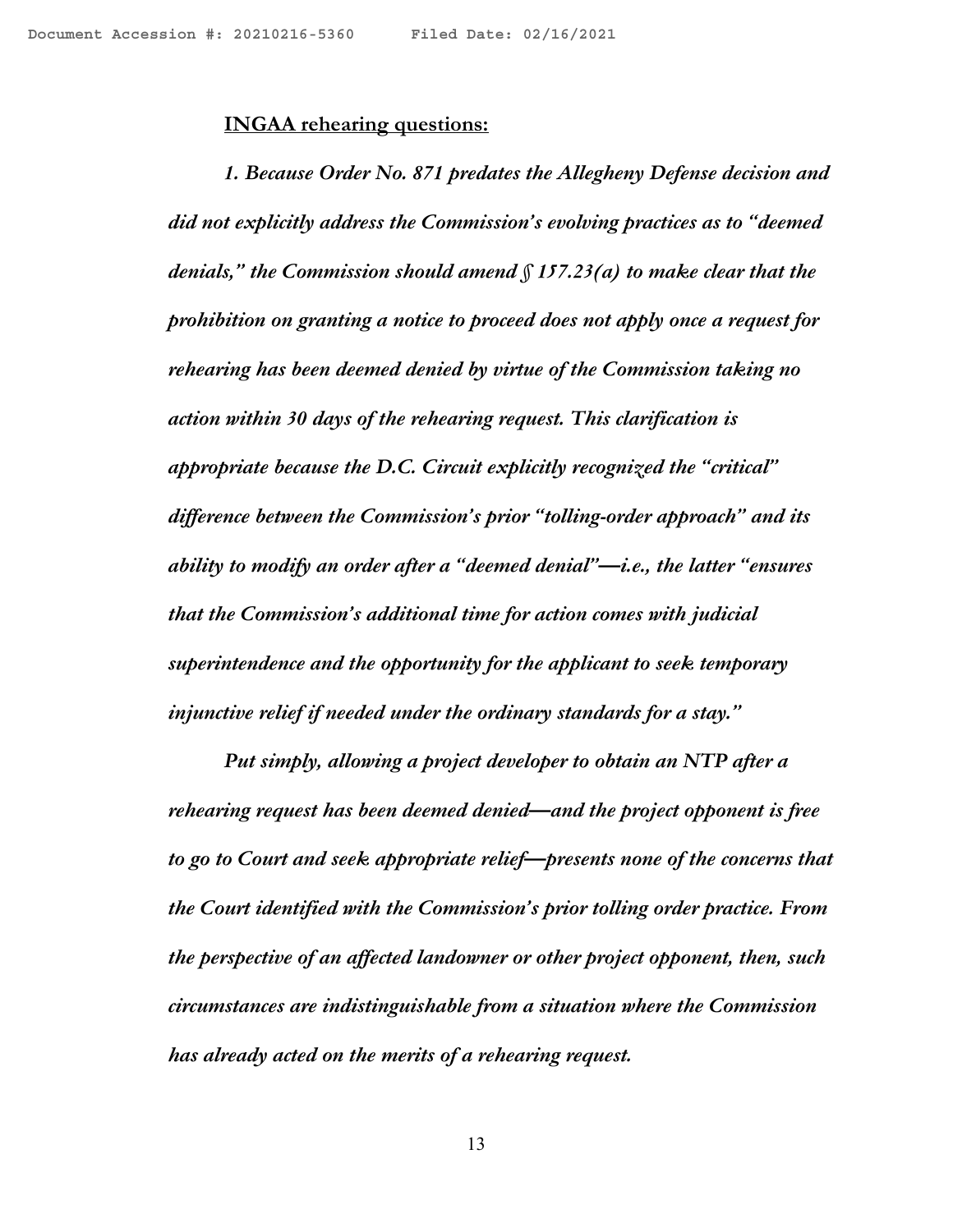**Landowners Comment (c)(1):** Landowners do not object to FERC issuing an NTP when requests for rehearing have been deemed denied. However, after a request for rehearing has been 'deemed denied,' FERC should not be permitted to issue an NTP, *and then* issue a subsequent order on rehearing. If FERC issues any subsequent rehearing order after a rehearing request has been 'deemed denied,' and there was an issuance of a Notice to Proceed with construction, that Notice to Proceed should be deemed invalidated as of the date of the filing of the rehearing order.

*2. The Commission should also clarify whether Order No. 871 applies in some of the novel procedural circumstances contemplated in the Allegheny Defense opinion, such as where the Commission issues an order, allows rehearing requests to be denied by operation of law, modifies the order prior to filing the record in a Court of Appeals, and a party then seeks rehearing of the modified order. INGAA does not believe the Commission intended Order No. 871 to prohibit a notice to proceed in those circumstances, since by assumption the party seeking rehearing would have access to judicial review. The Commission should clarify that the Order's prohibition on issuing an NTP terminates once the Commission has allowed the rehearing request to be deemed denied by operation of law through the Commission's inaction—notwithstanding the possibility that the Commission might subsequently modify its order sua sponte before filing the record.*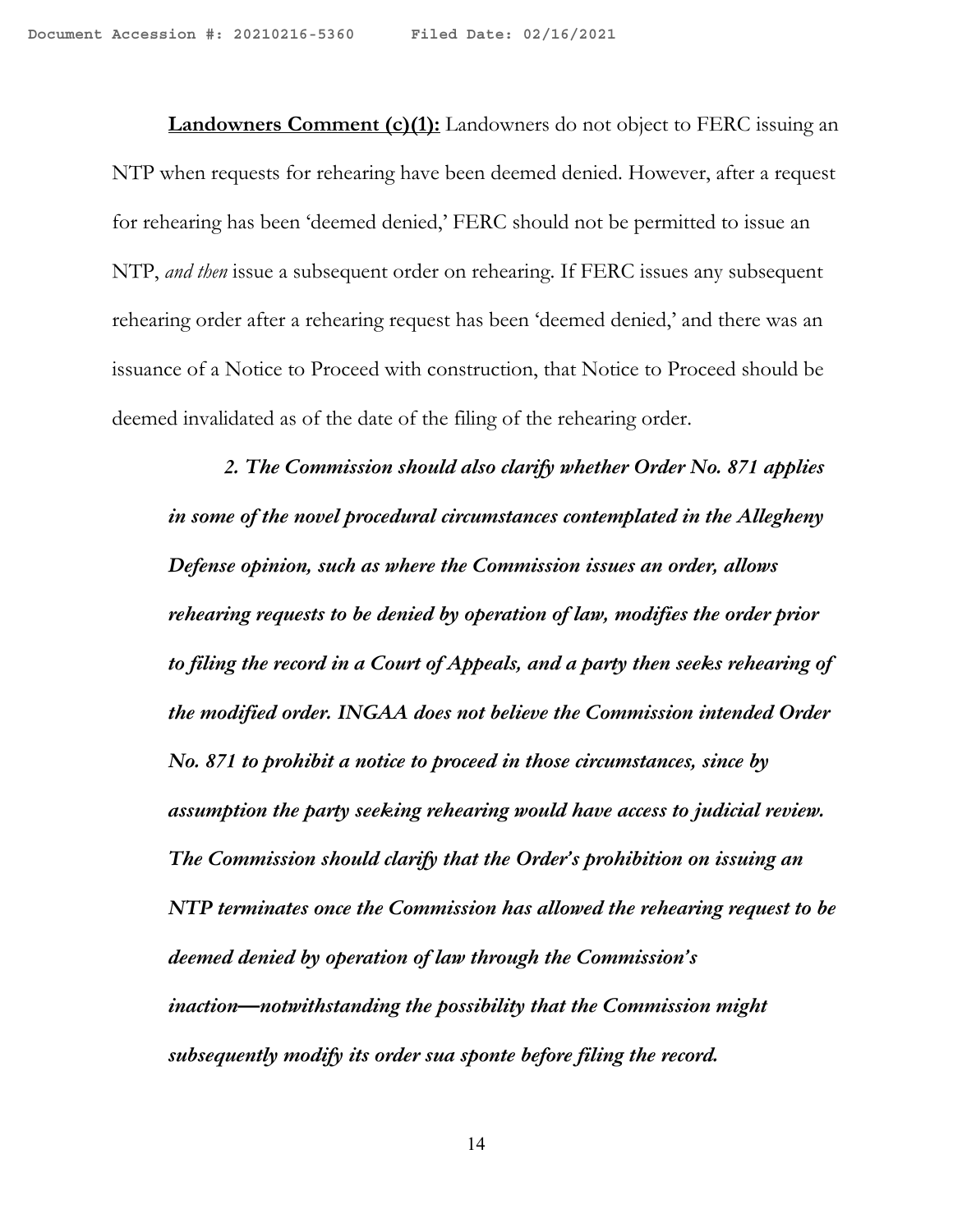**Answer (c)(2):** As Landowners understand this hypothetical, the original Section 7 order has been superseded by a modified order, which is subject to rehearing. But, assuming that it was a landowner who sought rehearing of the original order and now seeks rehearing of the modified order, that landowner cannot seek judicial relief as to the modified order (which may still subject that landowner's property to eminent domain and an NTP) until the Commission resolves the new rehearing request. In other words, there is no reason why the second rehearing should be considered as any different than the rehearing of the original order, *i.e.*, that the Commission should not issue NTPs (or allow eminent domain) until the second rehearing is resolved.

**FERC Question d**: **Should the Commission modify its practices or procedures to address concerns regarding the exercise of eminent domain while rehearing requests are pending before the Commission? If so, how?**

**Landowners Comment d:** Landowners generally agree with Commissioner Glick that FERC should at least:

[A]dopt a practice of presumptively staying § 7 certificates pending commission action on the merits of any timely filed requests for rehearing. A practice along those lines would help protect landowners from an action seeking to condemn their property by delaying the issuance of the condition precedent for a condemnation action pursuant to the NGA. Only then will we have addressed the most glaring due process shortcomings associated with the Commission's use of tolling orders in NGA certificate proceedings.

*Order 871* (Commissioner Glick, partial dissent P. 5) (citations omitted).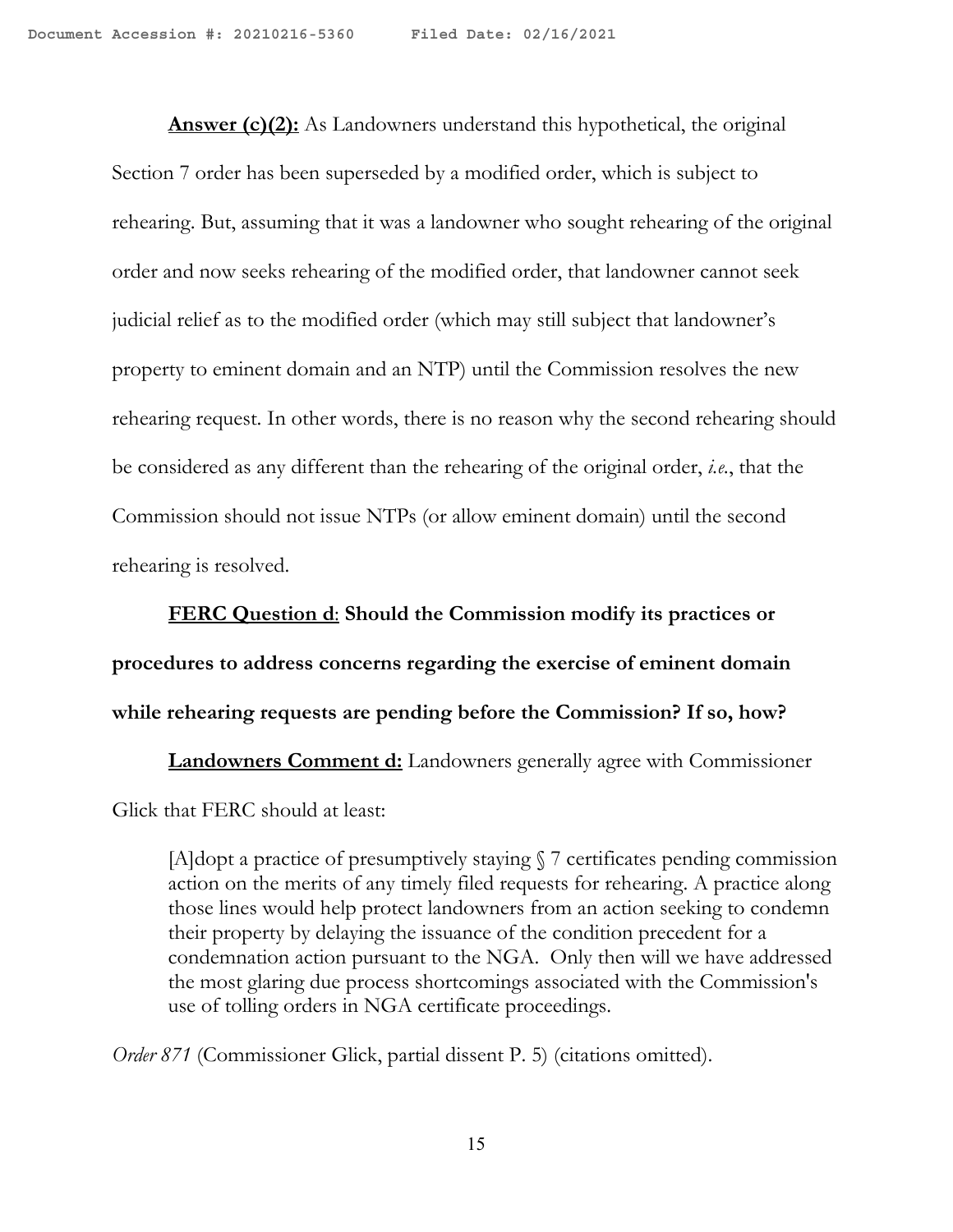As highlighted by Commissioner Glick, multiple courts have contemplated such a stay having the desired effect of protecting landowners along these lines. *Id.* at n. 35. FERC has continuously maintained that it lacks authority to administer or condition any eminent domain exercised under 717f(h). *See, e.g.*, *FERC Order Denying Petition for Declaratory Order*, FERC Docket CP20-518, Accession No. 20210119-3074 (January 19, 2021) (denying petition for an order declaring PennEast be prohibited from exercising eminent domain authority until PennEast Pipeline Company has received the necessary permits and authorizations to commence construction.) Landowners have argued that, to the contrary, the Commission can and should stay the Certificate to the extent it authorizes the pipeline to exercise eminent domain authority if it does not grant a full stay of the Certificate, given that FERC previously limited a certificate holder's use of eminent domain, as described in *Mid-Atlantic Express, LLC v. Baltimore County*, 410 Fed. Appx. 653, 657 (4th Cir. 2011). In that case, Environmental Condition 55 of FERC's § 7 Certificate stated that "Mid-Atlantic shall not exercise eminent domain authority granted under [the NGA] section 7(h) to acquire permanent rights-of-way on [residential] properties until the required site specific residential construction plans have been reviewed and approved in writing by the Director of [the Office of Energy Projects]" *See also* Order on Rehearing and Clarification and Denying Stay, 129 FERC ¶ 61,245 at ¶ 24 (Dec. 17, 2009) (certificate holder in *Mid-Atlantic* sought clarification of this eminent domain exercise condition, with FERC affirming that it had this authority.) If FERC had the authority to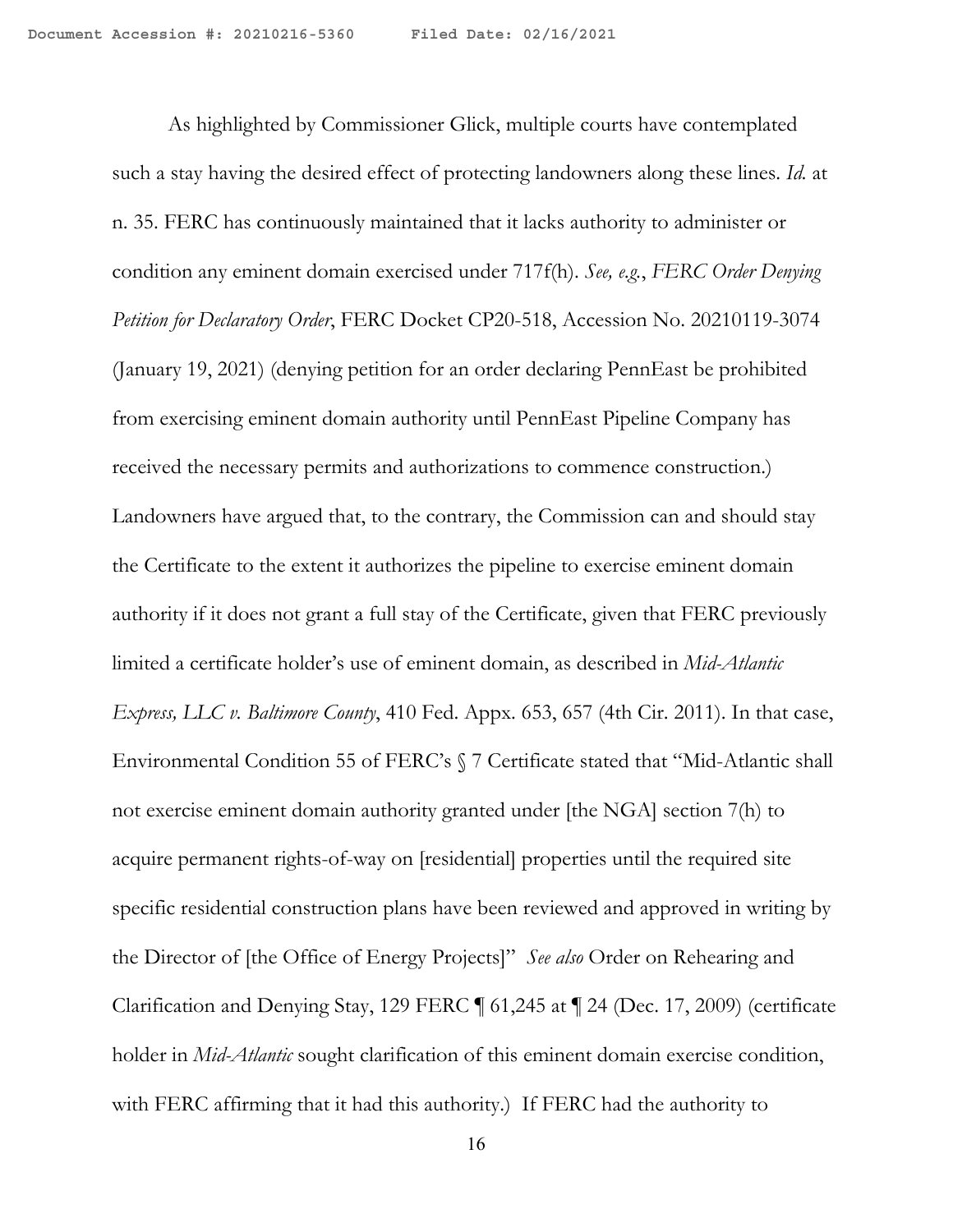condition use of eminent domain on obtaining further authorization from the Commission, it could exercise similar authority to condition the use of eminent domain on final resolution on rehearing or filing the record with the Court of Appeals.

**FERC Question e: If the Commission retains the rule withholding authorizations to commence construction while rehearing is pending, at what point in time should projects be permitted, upon receipt of an appropriate authorization, to commence construction? For example, should the Commission set a specific time, such as 90 days after the filing for a request for rehearing, for the Commission to issue an authorization to proceed?**

**Landowners Comment e**: It is unclear what circumstances are referred to here. If the Commission issued a "denied by operation of law" notice on Day 30, then a landowner would already have been free to seek judicial review, and the Commission could issue the NTP at any point after that. If, on the other hand, this refers to the situation addressed in section IB, above, where the Commission has granted rehearing in order to legitimately further consider the issue, but has not issued a final decision by Day 90, no NTP should be issued because it presents the same fundamentally unfair situation of allowing construction to proceed while landowners are barred from seeking judicial review.

Given the extremely abbreviated comment period, Landowners reserve the right to file additional and more detailed comments.

17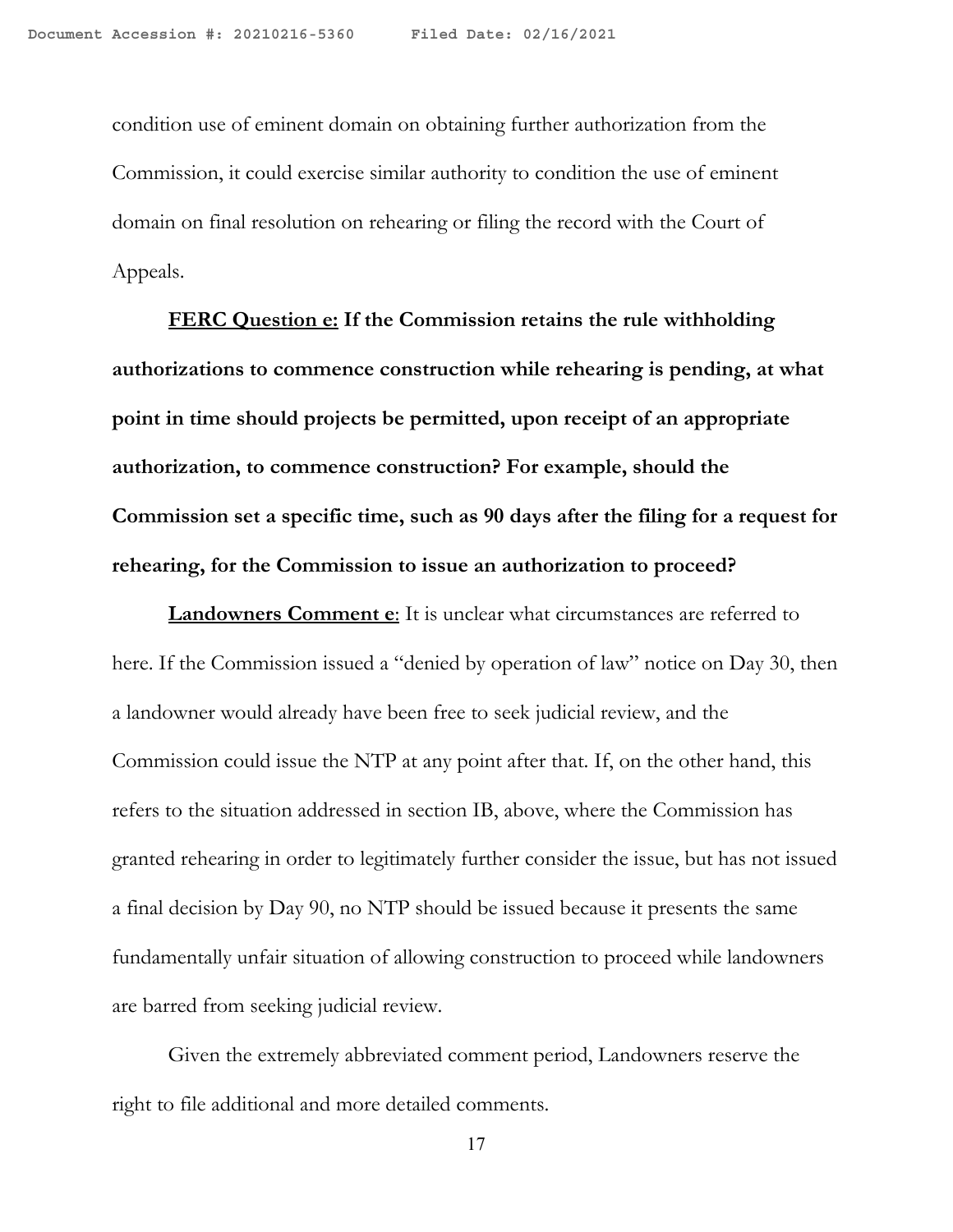Respectfully submitted,

#### */s/ Megan C. Gibson*

Megan C. Gibson David Bookbinder Niskanen Center 820 1 st Street, NE Suite 675 Washington, DC 20002 (202) 810-9260 *mgibson@niskanencenter.org*

*Counsel for Niskanen Center and Af ected Landowners*

# */s/ Jennifer Danis* Jennifer Danis, Esq. Morningside Heights Legal Services Columbia Law School 435 W. 116th Street New York, NY 10027 (212) 854-4291 jdanis@law.columbia.edu

*Counsel for New Jersey Conservation Foundation*

## */s/ Steve Goodell* Steven P. Goodell, Esq. Shareholder-Government Parker McCay, P.A. 3840 Quakerbridge Rd, Suite 200 Hamilton, NJ 08619 (609) 896-4222 sgoodell@parkermccay.com

*Counsel for Hopewell Township*